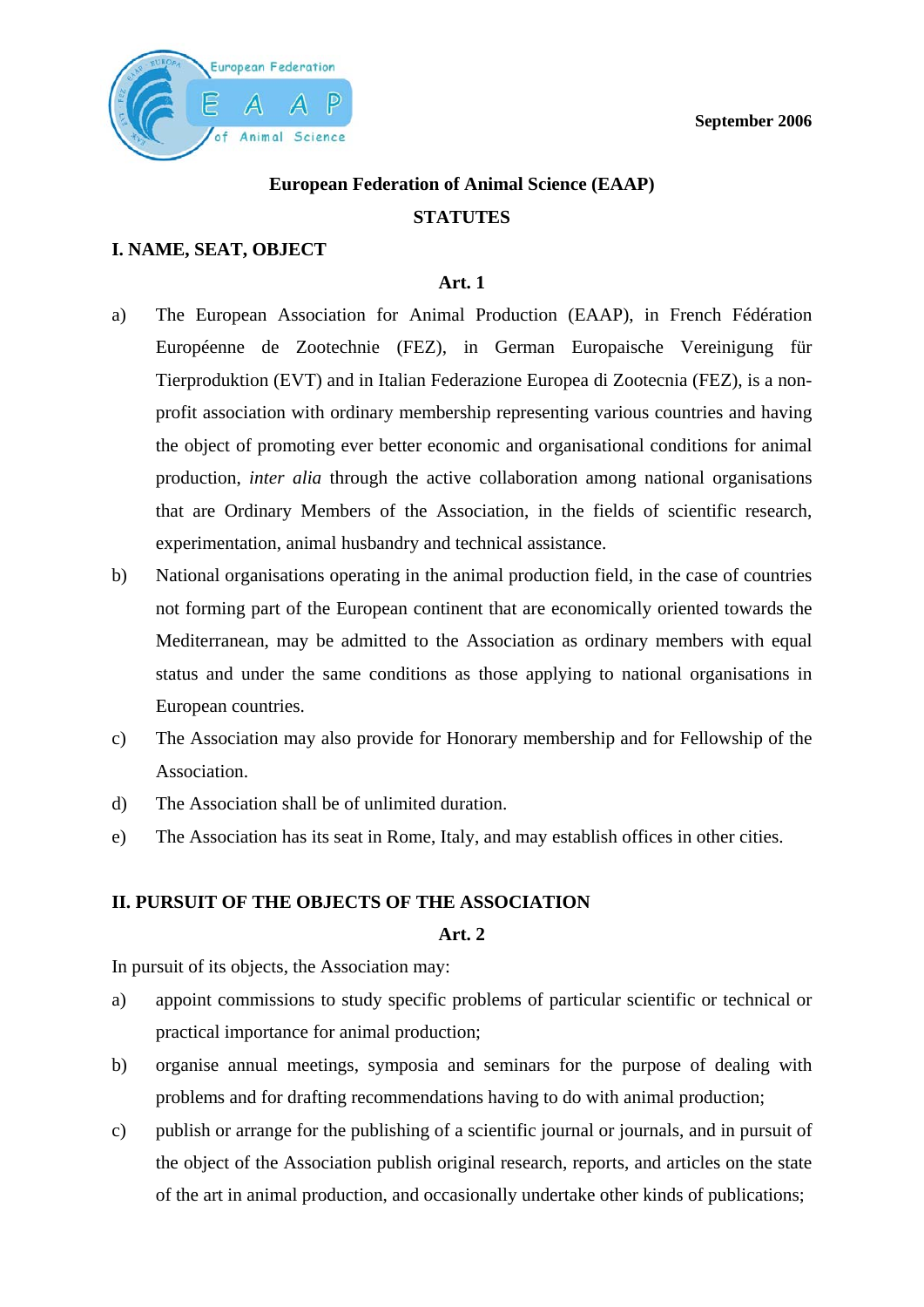- d) promote exchange of views and collaboration among any specialists concerned with production under its scientific or technical or practical aspects;
- e) by drawing on its Fellowships Fund facilitate attendance at annual meetings of the Association by young persons engaged in research in animal production;
- f) collaborate with international organisations operating in the animal production field and entertain relations with international organisations having similar interests;
- g) sponsor and actively pursue any and all activities that it deems to be useful or opportune for the pursuit of the object of the Association; and
- h) enter into transactions having to do with movable and immovable property in furthering the purposes of the Association.

#### **III. MEMBERSHIP**

#### **Art. 3**

- a) Ordinary membership of the Association shall be open to such national organisations (member organisations, hereinafter "Members") as have approved these Statutes that bring together qualified producers, members of the teaching profession, scientists and members of government departments having responsibilities in the animal production field.
- b) The Association shall accord only one ordinary membership per country.
- c) Membership shall not be transferable.
- d) Honorary membership may be accorded to individuals long active in the animal production field and to those otherwise meriting particular recognition from the Association.
- e) Fellowship of the Association may be accorded to individuals active in the animal production field under conditions set by the Council.

#### **Art. 4**

Admission to ordinary and honorary membership shall be a matter for proposal by the Council, subject to ratification by the General Assembly.

Admission of fellows shall be a matter for decision by the Council.

Members and fellows are expected to observe these Statutes and to afford their collaboration in furtherance of the purposes of the Association.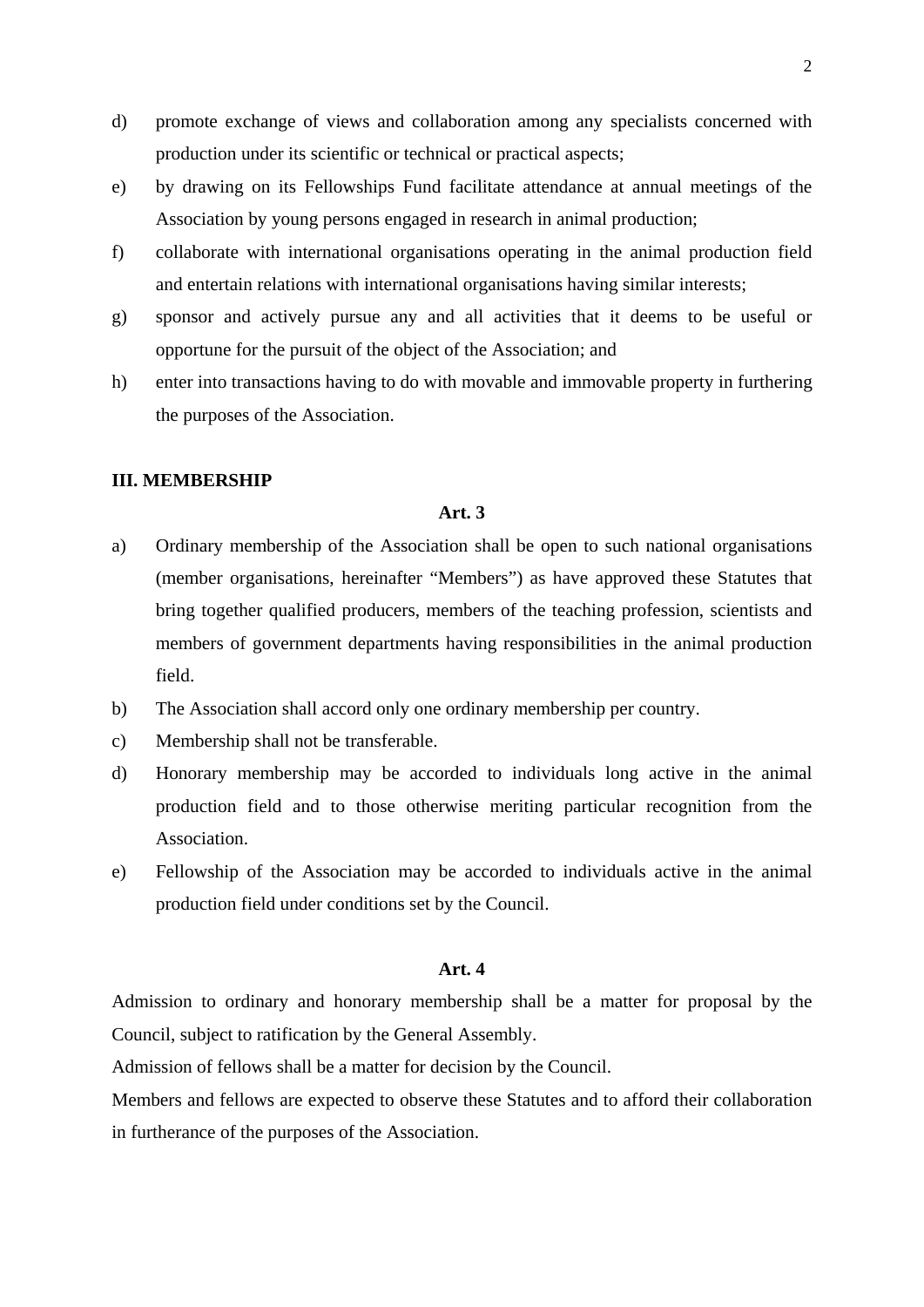#### **Art. 5**

Membership of the Association ceases upon:

- a) voluntary withdrawal;
- b) failure to pay the annual membership dues as established by the General Assembly;
- c) decision of the Council; subject to ratification by the General Assembly;
- d) a fellow of the Association ceases to be a Fellow on voluntary withdrawal or failure to pay any subscription due.

## **Art. 6**

Intention to withdraw shall be notified in writing to the Secretariat, with six months' prior notice, such withdrawal to take effect upon expiry of the current year.

#### **Art. 7**

Any Member or Fellow so withdrawing thereby forfeits all entitlements vis-à-vis the Association. Withdrawal shall not exempt the Member or Fellow from honouring financial commitments vis-à-vis the Association in being until the end of the current year.

# **IV. ORGANS**

## **Art. 8**

The Organs of the Association shall be:

- a) the General Assembly;
- b) the Council;
- c) the Secretariat;
- d) the Board of Auditors; and
- e) the Commissions.

#### **V. THE GENERAL ASSEMBLY**

#### **Art. 9**

- a) The General Assembly shall consist of representatives of the Ordinary Members.
- b) Each Ordinary Member may appoint three representatives. Such representatives may not be members of the Council.
- c) The General Assembly shall normally meet each year, as far as possible at the same time as some other event of the Association.
- d) Extraordinary General Assemblies may be held upon decision of the Council or at the written request of not less than one-fifth of the membership, such requests to be addressed to the President by registered letter.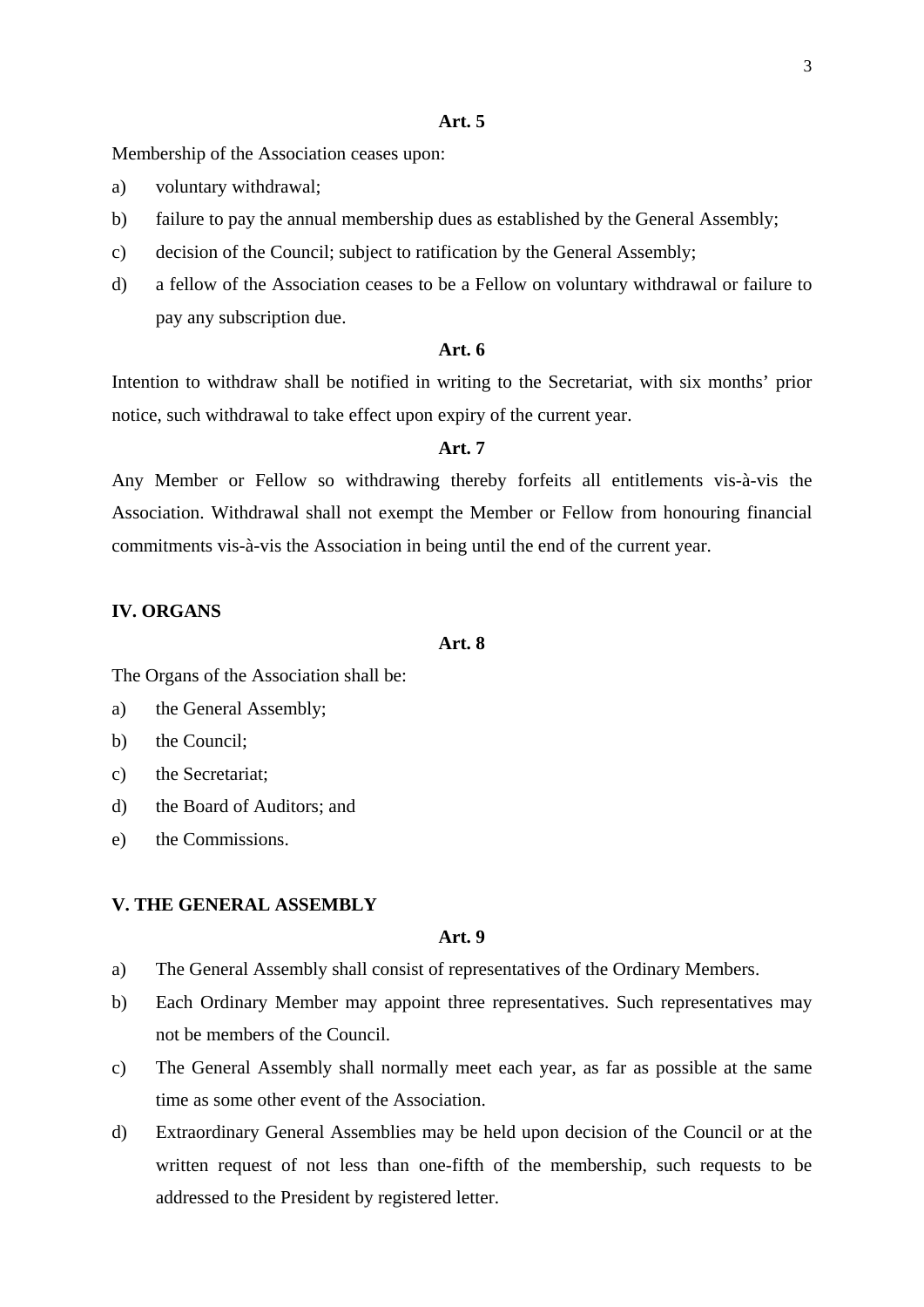e) The General Assembly shall be convened by the President or his/her deputy by registered letter, or by any other appropriate means, not less than two months prior to the appointed date, such communication to contain, in addition, where amendments to the Statutes are contemplated, the text of the proposed amendments. Each Member shall be entitled to one vote only.

#### **Art. 10**

The General Assembly:

- 1) ratifies admission to and withdrawal from ordinary membership;
- 2) approves the Report on the activities of the Association for the previous year;
- 3) determines the Association's programme of forthcoming activities;
- 4) appoints the Commissions;
- 5) elects the President;
- 6) elects the members of the Council, such election to be governed by considerations of fair representation of the various elements making up the basis of the Association;
- 7) appoints the presidents of the Commissions upon their nomination by the Council and subject to prior consultation of the Commissions themselves;
- 8) appoints the Auditors;
- 9) replaces Council members whose term of office comes to an end before the appointed date of expiry. The term of office of members so replacing them shall expire when that of the members so replaced would otherwise expire;
- 10) elects Honorary Members of the Association;
- 11) approves the level of annual membership dues as proposed by the Council;
- 12) approves the Budget for the following fiscal year as presented by the Council;
- 13) approves the Report of the Scientific Committee on the activities of Study Commissions during the previous year;
- 14) acknowledges receipt of requests and proposals to be put to the Council for consideration;
- 15) decides on proposals presented to the Council by Ordinary Members for placing on the Agenda of the General Assembly. Resolutions tabled by Ordinary Members shall be submitted to the Council in writing not less than one month prior to the date set for the Assembly;
- 16) approves the Statement of Income and Expenditure of the previous year as submitted by the Council and the Auditors' Report thereon;
- 17) convenes the following General Assembly;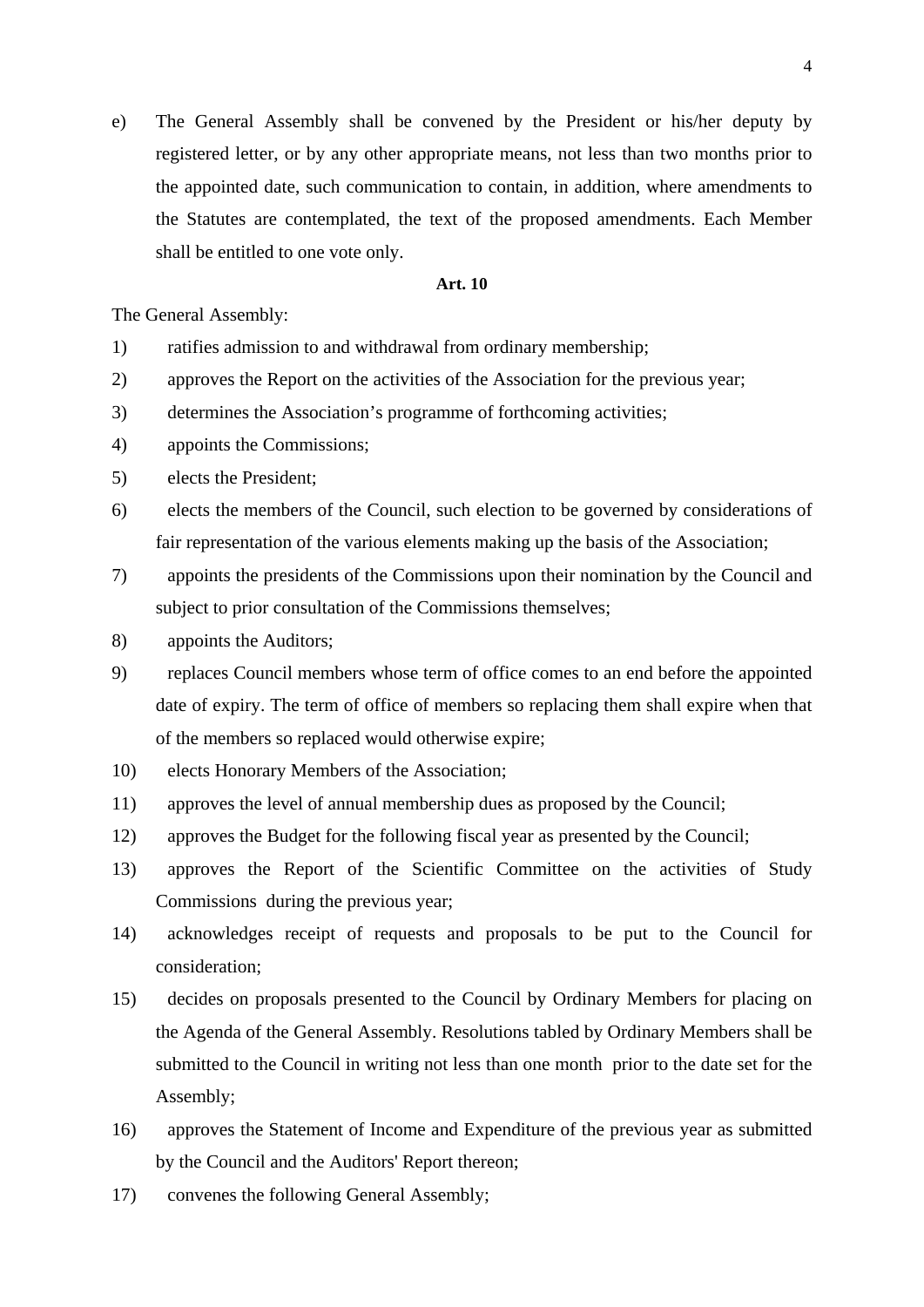- 18) decides on amendments to the Statutes of the Fellowships Fund;
- 19) decides on amendments to the Statutes of the Association and on the winding-up of the Association.

#### **Art. 11**

- a) Any Ordinary General Assembly and any Extraordinary General Assembly shall be deemed to have a quorum if there is a simple majority of Ordinary Members present or represented, subject to the provisions of article 23.
- b) Decisions of the General Assembly shall be taken by a simple majority. In the event of a tied vote, the proposal shall be referred to the Council for further consideration.
- c) Each Ordinary Member shall have one vote. Ordinary Members shall notify the Secretariat at the start of a General Assembly of the names of any representative exercising the right to vote on their behalf.
- d) The Chairman of the General Assembly shall not have the right to vote.
- e) It shall be incumbent on the Secretariat to draft the Report containing the decisions taken, the results of the voting, and the official statements of any representatives having the right to vote. The Report shall be signed by the Chair and the Secretary of the General Assembly and shall be forwarded to Ordinary Members within three months.

# **VI. THE COUNCIL**

# **Art. 12**

- a) The Council shall consist of the President as chairman and ten members, each of whom shall be from a different country.
- b) The President shall be elected for a term of four years.
- c) The Council shall elect from among its members two Vice-Presidents of the Association.
- d) Members of the Council shall be elected normally for a four-year term. Upon expiry of a member's term of office the Assembly shall appoint a replacement. Council members shall relinquish their office upon reaching the age of 68.
- e) Outgoing Presidents of the Council and Council members may not be reelected before three years have elapsed since their earlier term of office.
- f) Council meetings shall be convened at not less than five days' prior notice by the President or his/her deputy or by three Council members.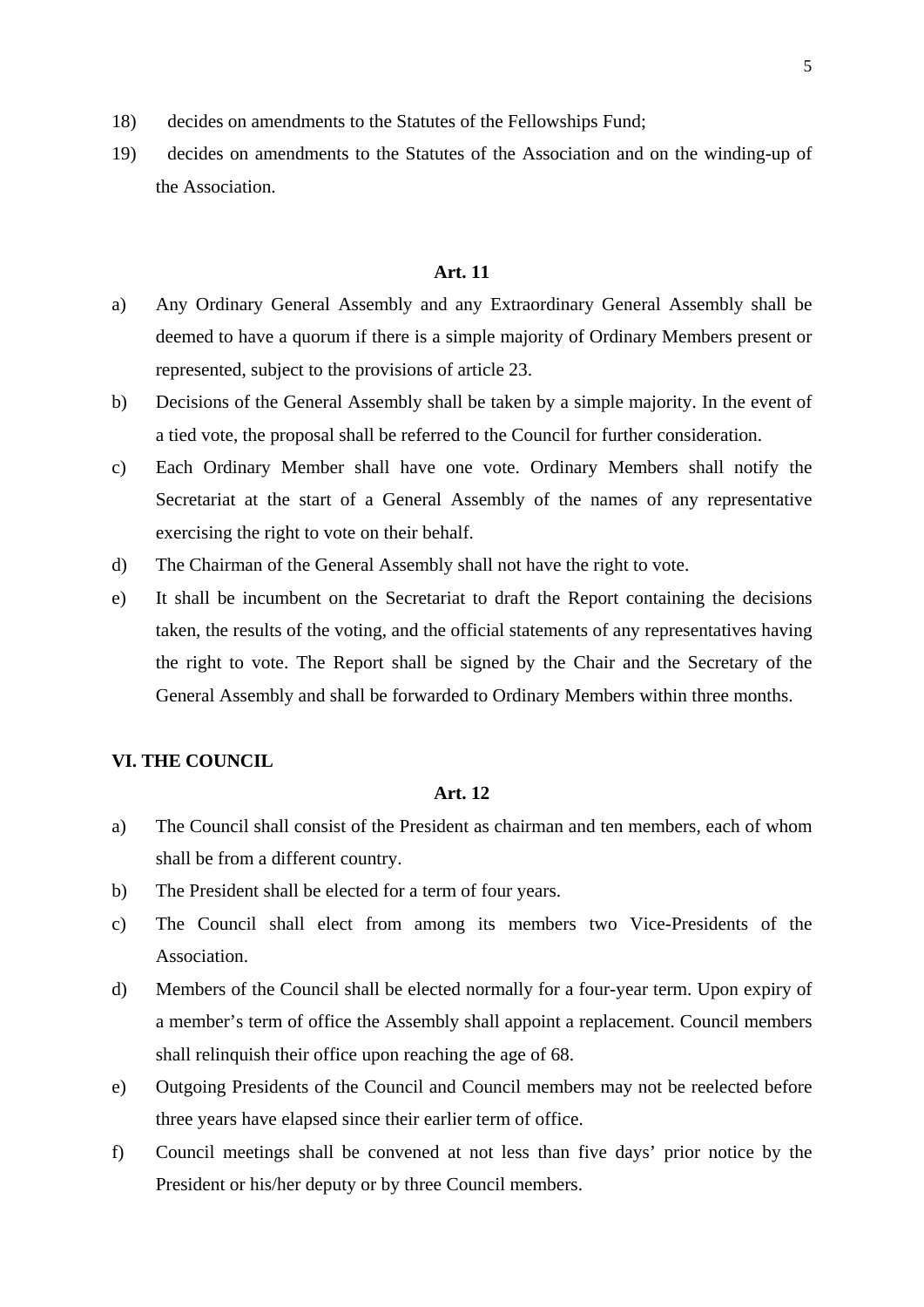g) Decisions of the Council shall be validly taken by simple majority, provided that not less than six members in office are present. In the event of a tie, the Chair shall have a casting vote.

# **Art. 13**

The Council shall:

- 1) manage the day-to-day business of the Association;
- 2) consider proposals put to it by the Commissions;
- 3) prepare annual General Assemblies and other events of the Association;
- 4) implement the decisions of the General Assembly;
- 5) appoint the General Secretary of the Association;
- 6) determine the publications policy;
- 7) draw up the overall programme of activities of the Association for placing before the General Assembly;
- 8) draw up the Budget and make preparations for the following fiscal year and for the following three fiscal years;
- 9) draw up the Report on the activities of the Association and the Statement of Income and Expenditure for the previous financial year;
- 10) collaborate with international organisations operating in the animal production field;
- 11) secure compliance with the by-laws and be responsible for drafting amendments to the Statutes as may be required;
- 12) open agencies elsewhere in Italy or in other countries;
- 13) place before the General Assembly the countries that are proposed to be admitted as ordinary members;
- 14) place before the General Assembly the names of persons whom it is proposed to elect to honorary membership;
- 15) elect fellows of the Association;
- 16) decide on the recipients of the Leroy Fellowship and Distinguished Service Awards.

# **VII. THE PRESIDENT**

## **Art. 14**

The President shall be the legal representative of the Association and may sue and be sued in its name. The President shall convene and take the chair at General Assemblies and at meetings of the Council and ensure that their decisions are implemented.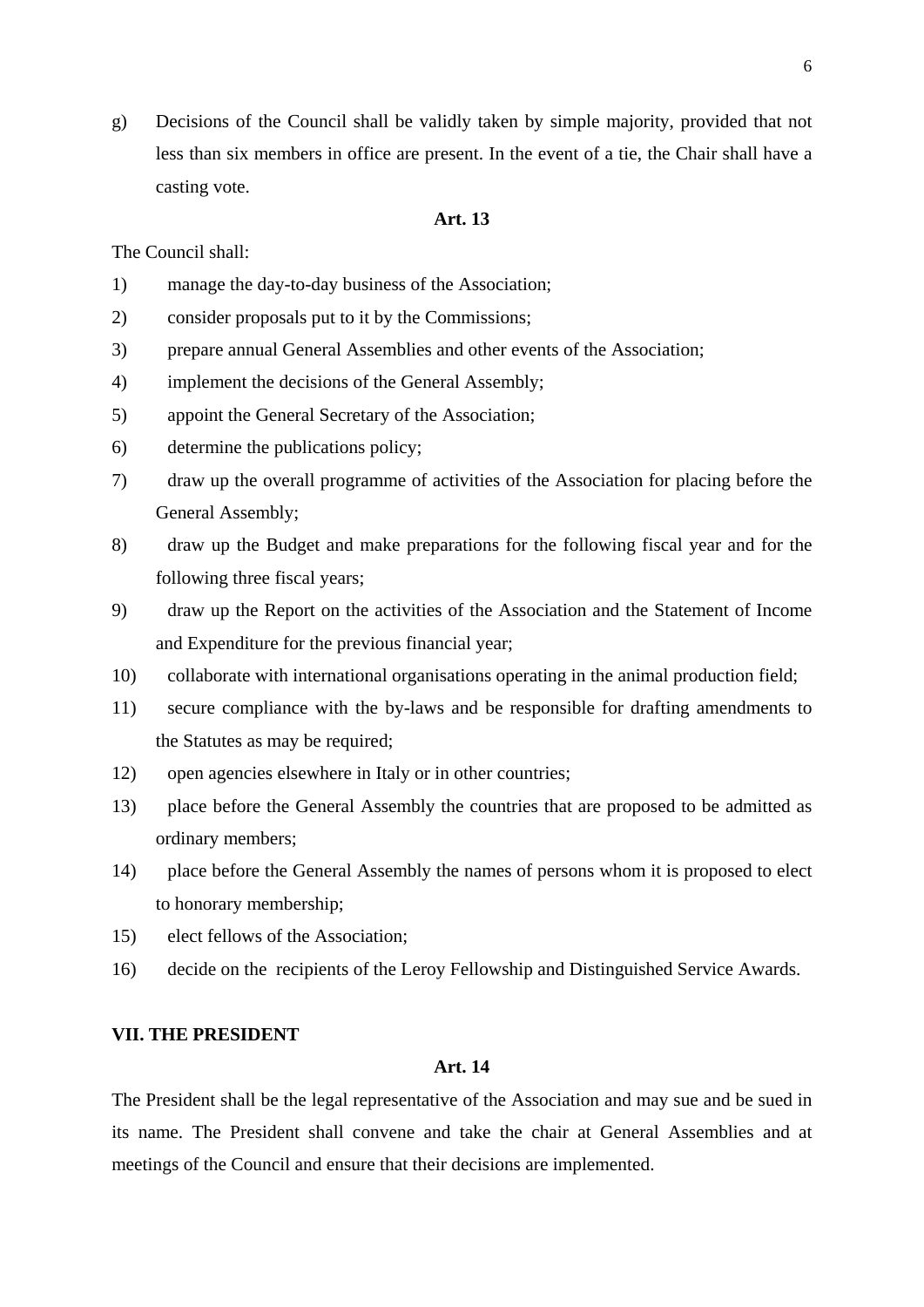The President if indisposed shall be replaced, with all functions and powers given in the Statutes, by the first Vice-President elected or, if unavailable, by the other Vice-President, seniority in the two cases to be determined by the order of appointment as Vice-President or, where no distinction is made at the time of appointment, by reference to their age.

The President shall represent the Association in all civil acts and shall sign on behalf of the Association and represent it vis-à-vis third parties, whether at law or in administrative matters, and may appoint proxies for any act or class of acts.

The President shall in particular be vested with powers to receive payment of any moneys remitted to the Association and issue receipts therefore; and to open and close current accounts with banks or with the Post Office; and to perform financial or payment operations.

All obligations assumed by the Association shall require the signature of the President or any proxies or of both the President and any proxy.

#### **VIII. THE SECRETARIAT**

# **Art. 15**

- a) The Secretariat of the Association shall perform such duties as are assigned to it by the Council and conduct day-to-day business.
- b) The Secretariat's functions shall be determined by the Council in the by-laws.

# **IX. THE BOARD OF AUDITORS**

## **Art. 16**

- a) The Board of Auditors shall consist of two members. An alternate member shall also be appointed.
- b) The Board of Auditors shall have a term of office of three years, renewable for not more than three years, and shall remain in office following the expiry of such term for the time necessary for them to complete outstanding business.
- c) The Board of Auditors shall each year audit the accounts for the Financial Year and place their written Report before the General Assembly; and shall move the approval of the year's accounts.

## **X. COMMISSIONS**

7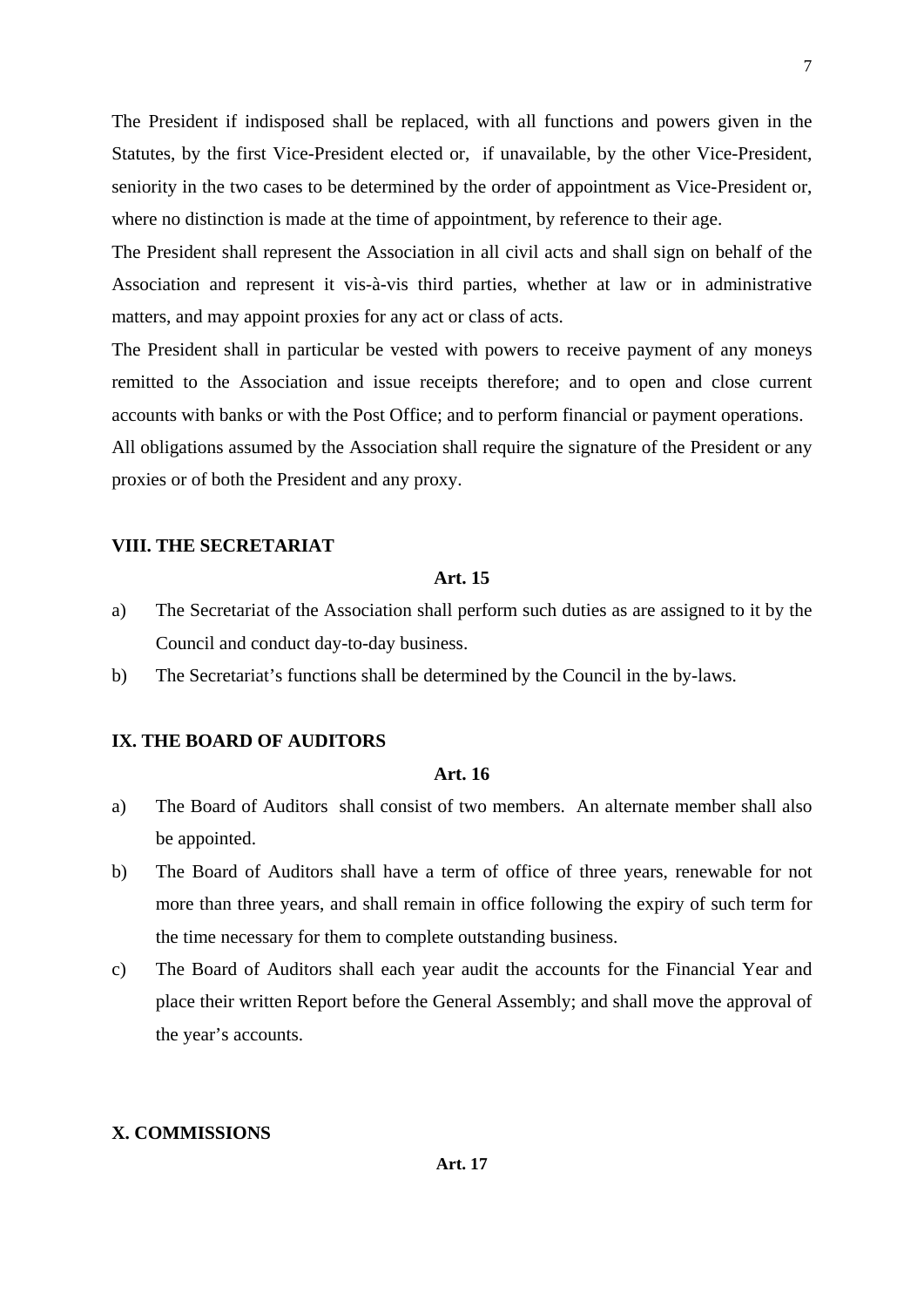- a) The Commissions shall, either independently or jointly with other Commissions, deal with specific matters of a scientific or technical nature having to do with animal production. They may be given special assignments.
- b) A Commission shall consist of not more than three delegates and three alternates per ordinary member, to be appointed by the respective members themselves.
- c) The Commissions and their subsidiary organs shall be convened by the respective presidents through the good offices of the host country to the annual meeting.
- d) Commissions shall normally hold their meetings at the same time as such annual meetings.

#### **XI. ANNUAL MEETINGS AND OTHER EVENTS**

#### **Art. 18**

- a) The organisation of annual meetings, symposia and seminars shall be included in the annual programme of activities of the Association.
- b) All experts who are involved in their respective countries with animal production matters may take part in the various meetings of the Association, except in the case of events where participation is restricted.
- c) Save where otherwise agreed, host countries to annual meetings, symposia and seminars shall be responsible for organising these. All expenses entailed in the preparation and holding of such events shall be borne by the host country except where otherwise agreed.

#### **XII. OPERATING FUND; ASSETS OF THE ASSOCIATION**

#### **Art. 19**

a) The Operating Fund shall consist of:

1) members' and Fellows' annual dues;

2) any surplus from miscellaneous activities that is not otherwise to be allocated to the Reserve;

3) any moneys authorised or granted by ministries, public boards or private individuals not otherwise allocated to specific undertakings or activities;

4) interest on assets.

- b) the Association's financial year shall run from 1 January to 31 December;
- c) the Association's assets shall consist of: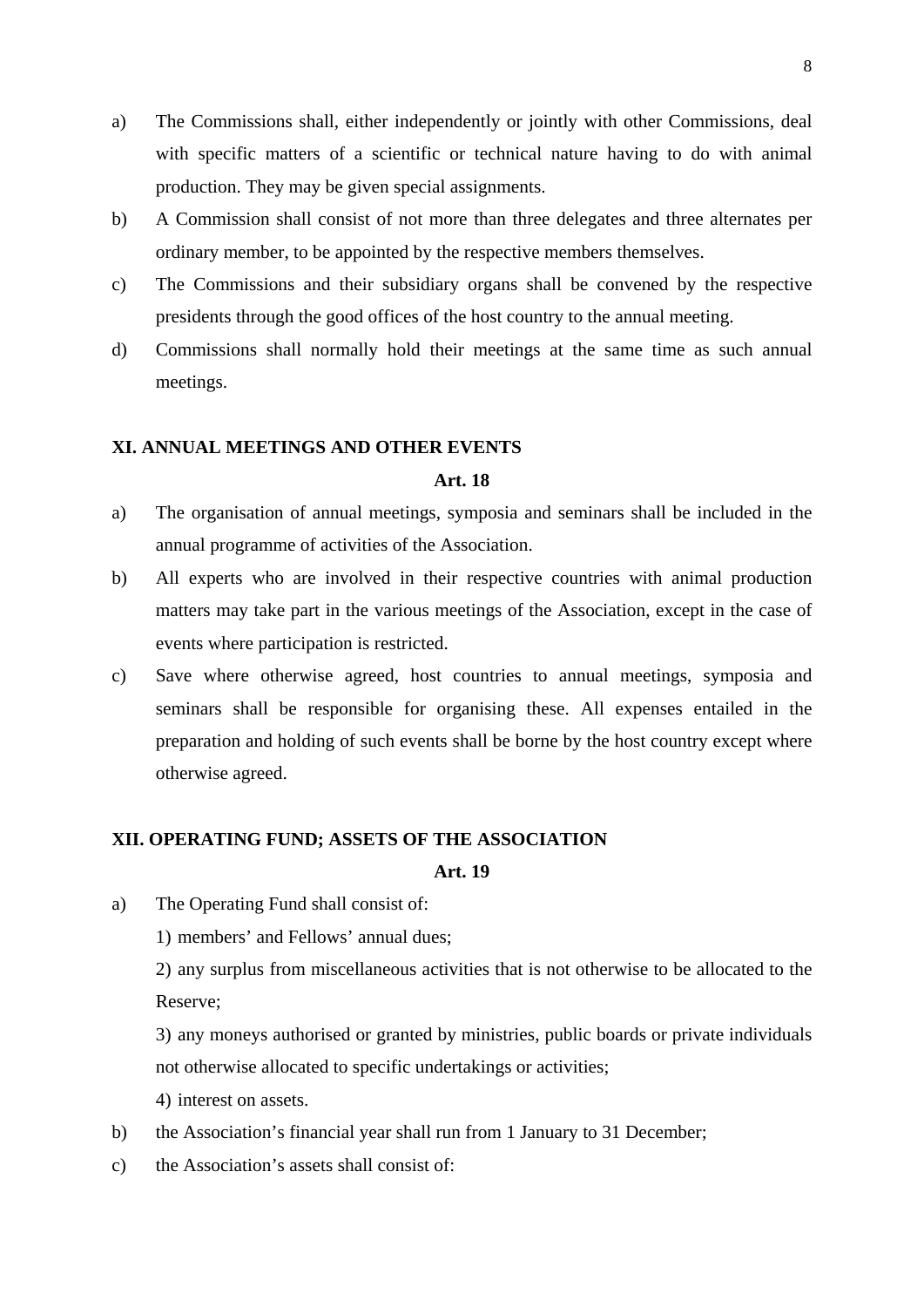1) any surplus accruing from the conduct of business that the General Assembly may allocate to the Reserve;

2) all and any movable and immovable property accruing to the Association by way of purchase or donation or under any other title.

- d) the Association shall meet its liabilities exclusively out of its own assets;
- e) the Council shall each year draw up a Statement of Income and Expenditure as at 31 December together with the Budget to be placed before the General Assembly and the programme of activities for the following year.

the Association may not distribute, whether directly or indirectly, any profits or surplus of whatever description, reserve funds or capital during the life of the Association, save where such distribution is required by law or otherwise is made in favour of such similar non-profit organisations of social usefulness. The Association shall allocate any profits or operational surpluses to the performance of its institutional activities and those directly related thereto.

#### **Art. 20**

- a) The services of members of the Council, of Commissions and the Auditors shall be rendered without charge.
- b) Per diem and travel allowances may be paid to the members of the Council and to the Auditors as provided for in the by-laws.
- c) Similar allowances shall be payable at the discretion of the Council for specific services.

# **XIII. COLLABORATION WITH INTERNATIONAL ORGANIZATIONS**

#### **Art. 21**

- a) International organisations having an interest in the activities of the Association may appoint representatives as observers at the meetings of the Association subject to reciprocity.
- b) The delegation appointed by FAO shall attend meetings of the General Assembly and of the Council *ex officio* with consultative status.

# **XIV. AMENDMENTS TO THE BY-LAWS**

# **Art. 22**

Amendments to the by-laws shall be the responsibility of the Council.